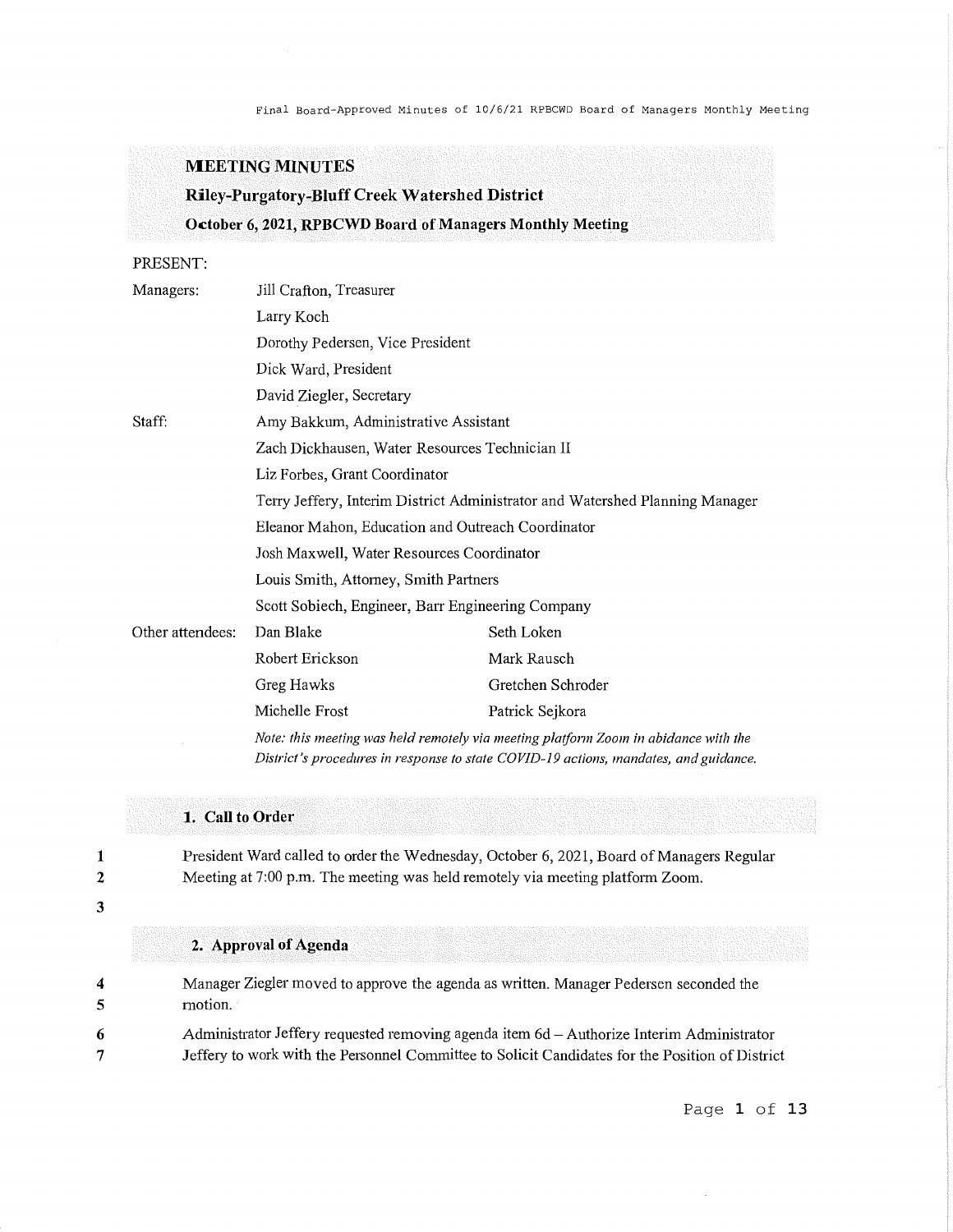- **8**  Administrator  $-$  and directing the matter to the Personnel Committee to discuss along with
- **9**  connnents from Manager Koch. Manager Ziegler requested removing item 66 - Accept
- **10**  September Engineer's Report – from the Consent Agenda. Manager Koch requested removing
- **11**  items 6a - Accept September Staff Report - and 6c - Accept September Construction Report.
- **12**  Managers Ziegler and Pedersen accepted the friendly amendments.
- **13**  Upon a roll call vote, the motion carried 5-0 as follows:
- 

|  |  |  | Upon a roll call vote, the motion carried 5-0 as follows |  |  |  |
|--|--|--|----------------------------------------------------------|--|--|--|
|  |  |  |                                                          |  |  |  |

| Manager  | Action |
|----------|--------|
| Crafton  | Aye    |
| Koch     | Aye    |
| Pedersen | Aye    |
| Ward     | Aye    |
| Ziegler  | Aye    |

**15** 

**16** 

### **3. Matters of General Public Interest**

**17 18 19**  Mr. Robert Erickson said he would like to participate in the discussion of agenda item 71 Consider Request for Partnership with Private Property Owners for Repair of Culvert Under Private Drive. The Board agreed he could.

### **4. Reading and Approval of Meeting Minutes**

| 20 | a. September 1, 2021, RPBCWD Board of Managers Regular Meeting, Including                        |
|----|--------------------------------------------------------------------------------------------------|
| 21 | September 14 <sup>th</sup> Continuance                                                           |
| 22 | Manager Crafton moved to approve the minutes of the September 1 <sup>st</sup> Board of Managers  |
| 23 | Regular Meeting Including September 14 <sup>th</sup> Continuance. Manager Ziegler seconded the   |
| 24 | motion. Manager Ziegler commented that in the September 14 <sup>th</sup> meetings, line 1 should |
| 25 | note the meeting continuation was a special meeting, and on line 52, the word "into"             |
| 26 | should be inserted before "the District's Reserve Fund." He said that in the September 1st       |
| 27 | minutes, line 25 should identify the items moved from the Consent Agenda to Action item          |
| 28 | 8a. He commented that on line 36, the word "culvert" should be replaced with "Watershed"         |
| 29 | District." Manager Pedersen noted the word "at" should be removed on line 293 in the             |
| 30 | September 1 <sup>st</sup> minutes.                                                               |
| 31 | Upon a roll call vote, the motion carried 5-0 as follows:                                        |
| 32 |                                                                                                  |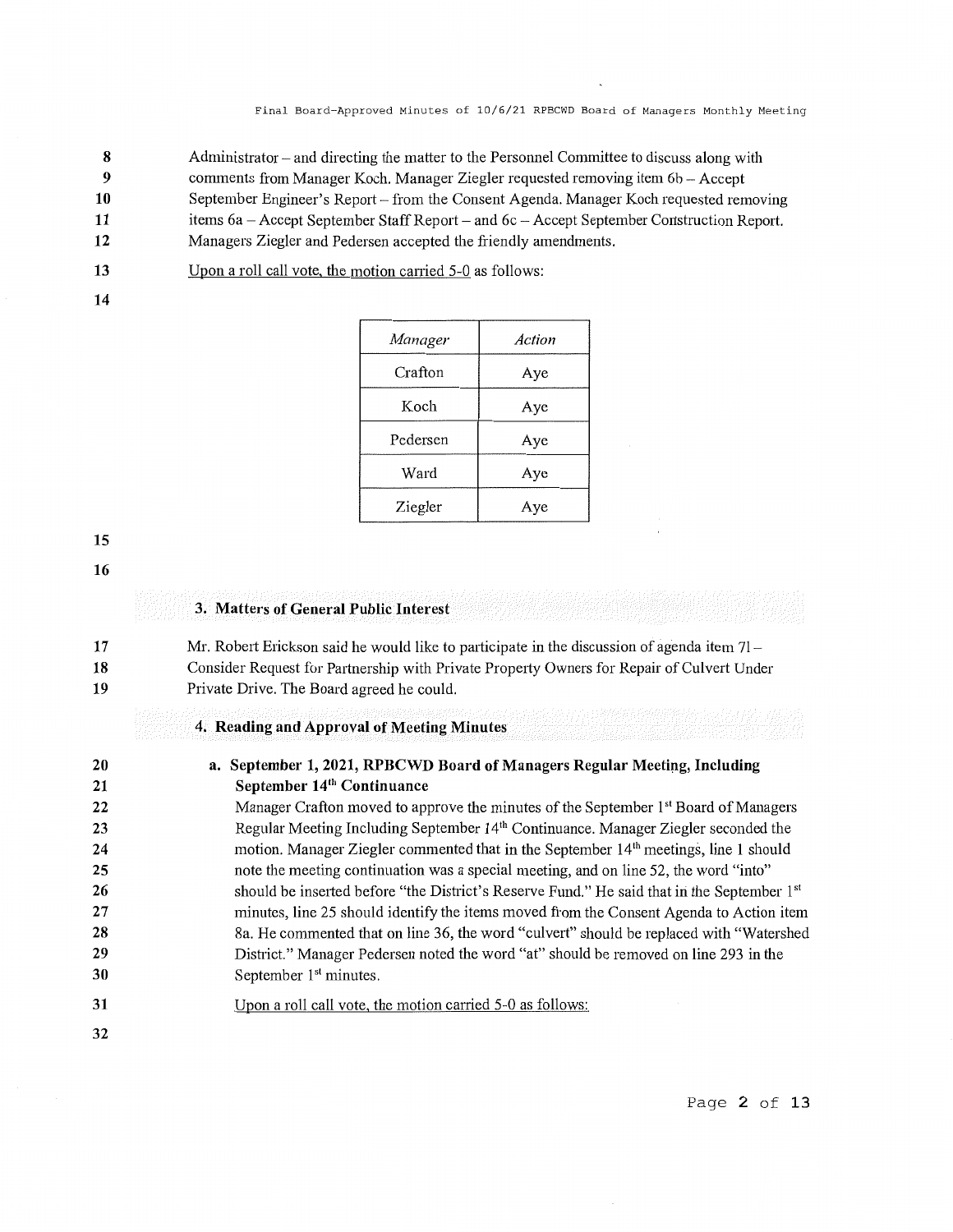| Manager  | Action |
|----------|--------|
| Crafton  | Aye    |
| Koch     | Aye    |
| Pedersen | Aye    |
| Ward     | Aye    |
| Ziegler  | Aye    |

## **5. CAC**

**34 35 36 37 38**  Ms. Michelle Frost reported on the CAC's September 20, 2021, meeting. She described the CAC's discussion about the District's permit rules and how the rules are the same or different from other watershed districts. Ms. Frost said the CAC would like information about other District's permit rules to be able to ascertain if the District is up-to-date with its rules and regulations.

**39 40**  Ms. Forbes noted the next CAC meeting will be held in November. President Ward said once the meeting is set, the managers will figure out who will attend as the Board representative.

**41 42 43 44 45**  There was discussion about information staff could provide to the CAC about other watersheds' rules and regulations. Administrator Jeffery said there is a spreadsheet of the different watershed management entities and municipalities and their rules and regulations. He said it needs updating, but it wouldn't take too much work to do so. The Board directed staff to update the spreadsheet and to provide the updated information to the managers and the CAC.

**46** 

### **6. Consent Agenda**

**47 48 49 50 51 52 53 54**  Manager Ziegler moved to accept the Consent Agenda as amended earlier in the meeting. Manager Pedersen seconded the motion. Manager Koch made the friendly amendment that the adoption of the Consent Agenda is adoption of those proposals with respect to the permits. Managers Ziegler and Pedersen accepted the friendly amendment. The Consent Agenda included item 6e - Approve Permit 2021-046 Crossroads of Chanhassen as Presented in the Proposed Board Action Section of the Permit Review Report, 6f-Approve Permit 2021-051- Eagle Bluff as Presented in the Board Action Section of the Permit Review Report, and  $6g -$ Approve Payment Application #3 for the Duck Lake Watershed Rain Garden Construction Project.

**55**  Upon a roll call vote, the motion carried 5-0 as follows:

**56** 

Page **3 of 13**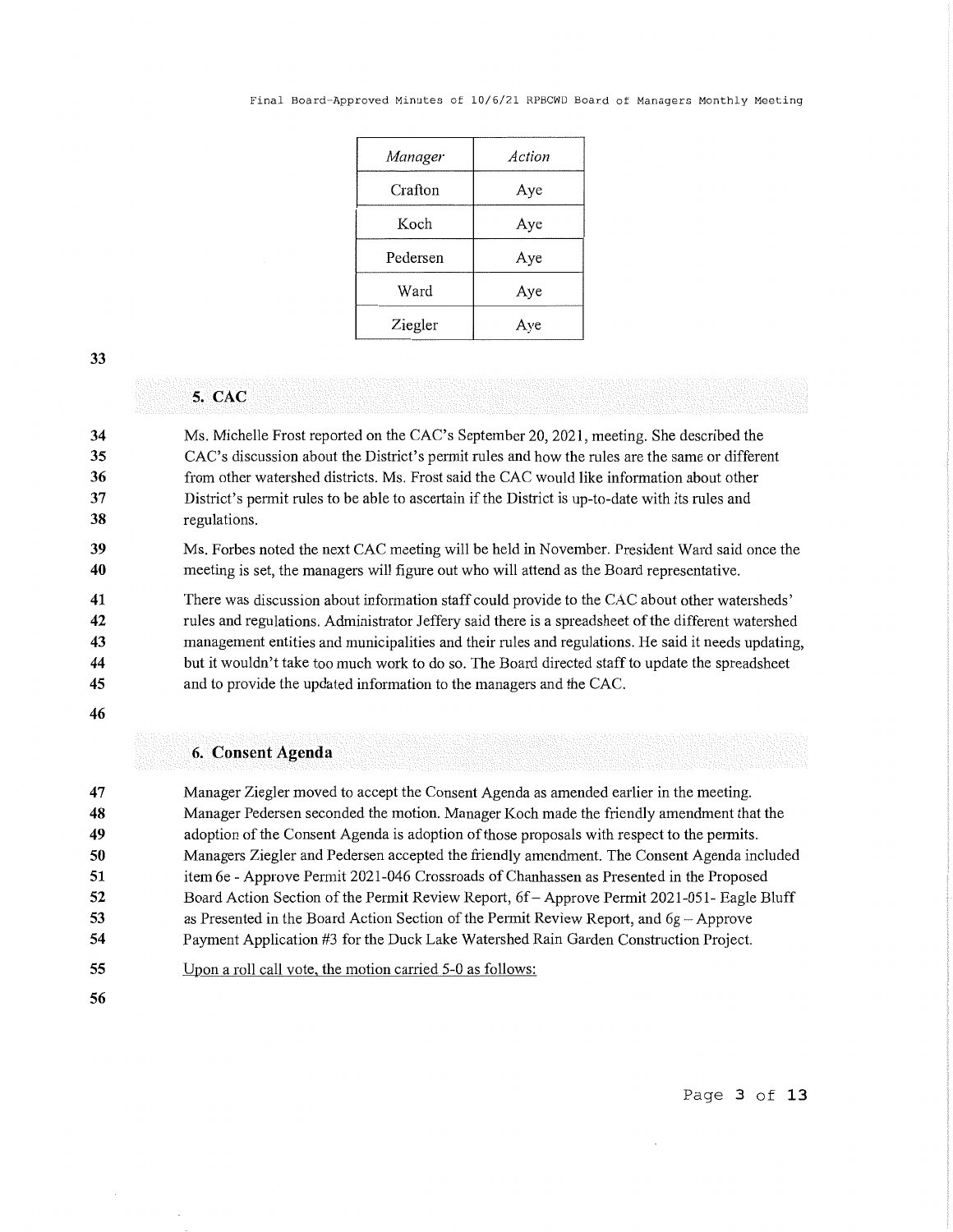| Manager  | Action            |
|----------|-------------------|
| Crafton  | Aye               |
| Koch     | Aye               |
| Pedersen | Aye<br>$\epsilon$ |
| Ward     | Aye               |
| Ziegler  | Aye               |

**7. Action Items** 

| 59 | a. Items Pulled from Consent Agenda                                               |
|----|-----------------------------------------------------------------------------------|
| 60 | <b>Accept September Staff Report</b><br>i.                                        |
| 61 | Manager Koch asked staff questions such as the status of the Redpath contract,    |
| 62 | if there is a summary of the administratively approved permits, if there is a     |
| 63 | report available about cost-shares that have been approved and their status, what |
| 64 | service learners/community engagement learners are, District rain                 |
| 65 | measurements, status of the St. Hubert's project, and what Project WET            |
| 66 | certification means. Staff responded to Manager Koch's questions.                 |
| 67 |                                                                                   |
| 68 | Manager Koch moved to accept the staff report. Manager Pedersen seconded          |
| 69 | the motion. Upon a roll call vote, the motion carried 5-0 as follows:             |
| 70 |                                                                                   |

| Manager  | Action |
|----------|--------|
| Crafton  | Aye    |
| Koch     | Aye    |
| Pedersen | Aye    |
| Ward     | Aye    |
| Ziegler  | Aye    |

**71**  72

#### **ii. Accept September Engineer's Report**

Manager Ziegler requested clarification about the comment on the Duck Lake Road project and the reason for not changing the outlet elevation. Interim Administrator Jeffery reported the DNR's position is that if a water level has been in existence for a period of time, it is considered the new normal water

Page **4 of 13**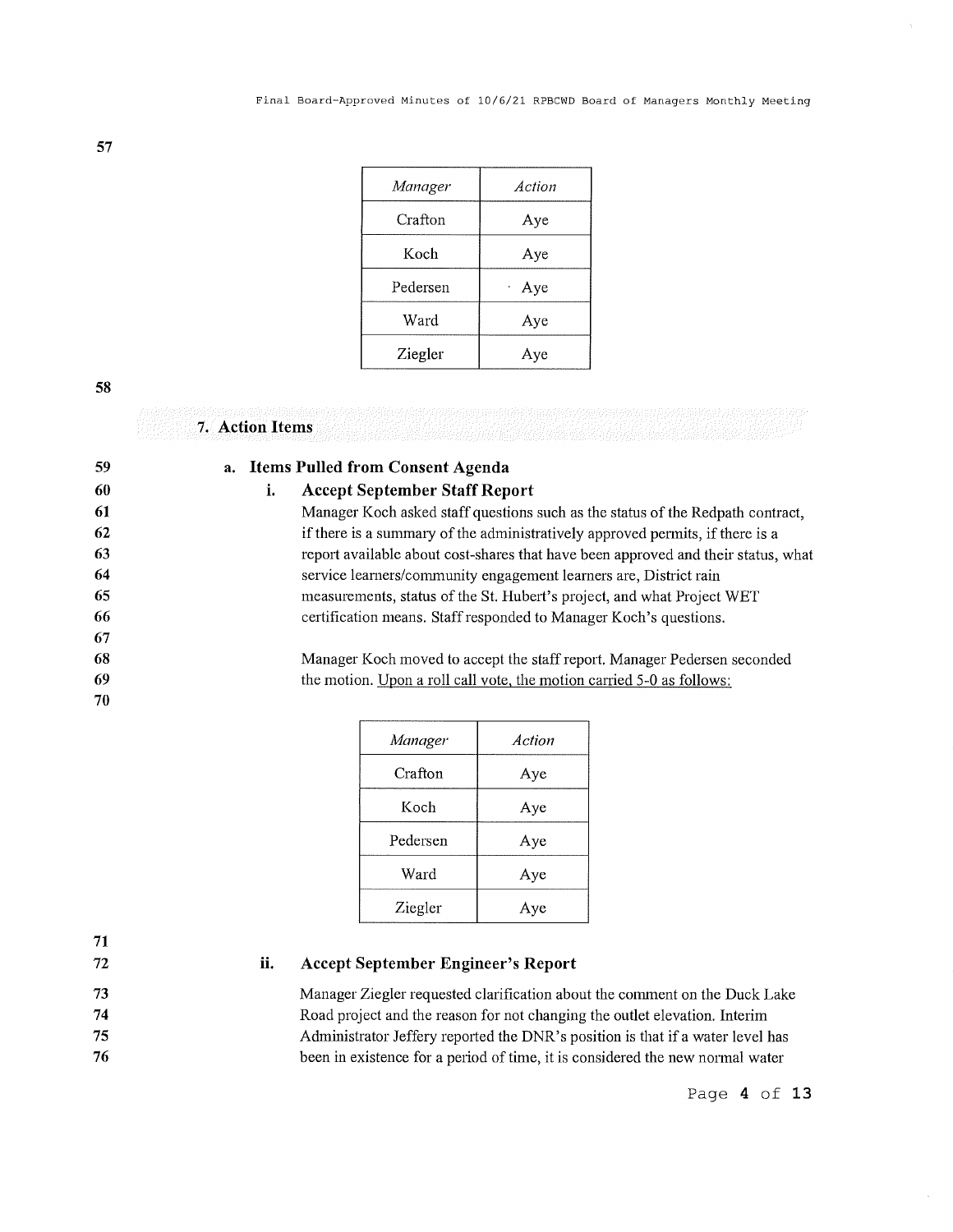| 77 | elevation. Manager Ziegler pointed out the elevation level was changed by the    |
|----|----------------------------------------------------------------------------------|
| 78 | City in a project four years ago, and the DNR had been notified at that time.    |
| 79 | Interim Administrator Jeffery said he can bring this information to Jack Gleason |
| 80 | at the DNR for a response. Manager Ziegler moved to accept the Engineer's        |
| 81 | Report as written. Manager Pedersen seconded the motion.                         |
| 82 | Manager Koch asked about a manufactured device guidance document referred        |
| 83 | to in the report. Interim Administrator Jeffery said Barr Engineering prepared   |
| 84 | that document. Engineer Sobiech provided more details about the 60-70 page       |
| 85 | document of frequently asked questions and answers, which is available on the    |
| 86 | District website. Manager Koch asked about the status of the cooperative         |
| 87 | agreement with Bearpath, and Interim Administrator Jeffery gave an update.       |
| 88 | Manager Koch asked for more information about the pond dredging mentioned        |
| 89 | in the report, and Interim Administrator Jeffery responded.                      |

**90**  Upon a roll call vote, the motion carried 5-0 as follows:

> *Manager Action*  Crafton Aye Koch Aye Pedersen | Aye Ward Aye Ziegler Aye

**92 93** 

**91** 

#### **iii. Accept September Construction Inspection Report**

Manager Koch moved to accept the September Construction Inspection Report. Manager Crafton seconded the motion. Upon a roll call vote, the motion carried 5-0 as follows:

| Manager  | Action |
|----------|--------|
| Crafton  | Aye    |
| Koch     | Aye    |
| Pedersen | Aye    |
| Ward     | Aye    |
| Ziegler  | Aye    |

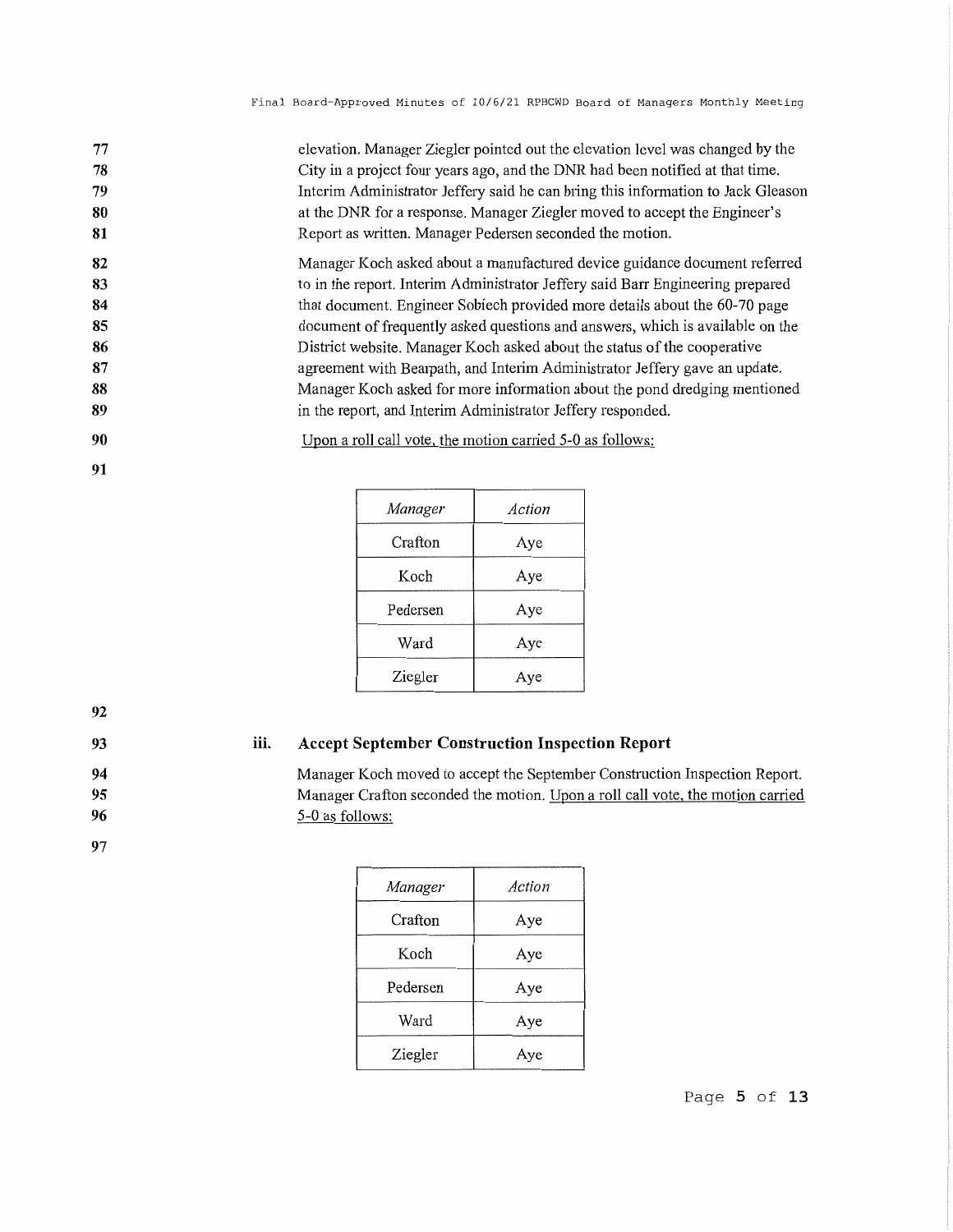#### **98 b. Accept August Treasurer's Report**

Manager Crafton stated the report has been reviewed in accordance with internal controls and procedures. She moved to accept the Treasurer's Report. Manager Ziegler seconded the motion. Manager Koch said he has a copy from Interim Administrator Jeffery of the internal report, and he asked about reference to July accounts payable. Manager Crafton said it means the payments haven't yet cleared through the bank. Manager Koch stated he will vote against accepting the report because he has an issue with recording items as the vendor being the credit card as opposed to the actual vendor because he doesn't think it is an appropriate accounting practice.

**107**  Upon a roll call vote, the motion carried 4-1 as follows:

|  | ٠<br>v<br>M |
|--|-------------|
|--|-------------|

| Manager  | Action |
|----------|--------|
| Crafton  | Aye    |
| Koch     | No     |
| Pedersen | Aye    |
| Ward     | Aye    |
| Ziegler  | Aye    |

**109 110** 

**111 112 113** 

## **c. Approve Paying of Bills**

Manager Crafton moved to pay the bills. Manager Ziegler seconded the motion. Upon a roll call vote, the motion carried 5-0 as follows:

| Manager  | Action |
|----------|--------|
| Crafton  | Aye    |
| Koch     | Aye    |
| Pedersen | Aye    |
| Ward     | Aye    |
| Ziegler  | Aye    |

**114** 

**115 116** 

**117** 

- **d. Consider Variance Request from Provision of Compensatory Storage+/- One-Foot of Elevation for Permit 2020-073 Welter's Way Streambank Stabilization.**
- **118 119**  Engineer Sobiech shared a presentation about the permit review for 2020-073 Welter's Way Streambank Stabilization. He described the site and summarized the proposed

Page **6 of 13**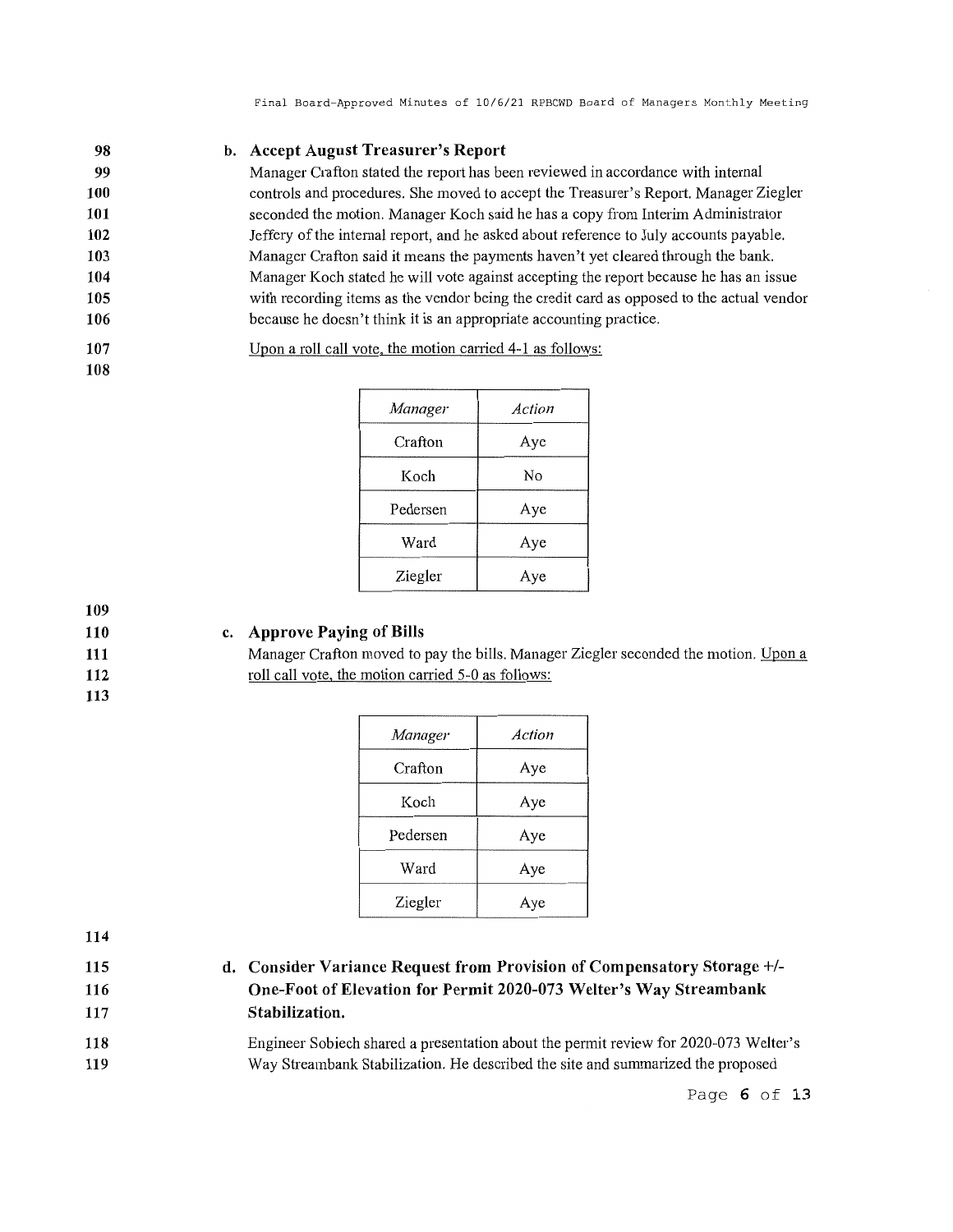| 120 | project to restore approximately 160-feet of streambank along Purgatory Creek.            |
|-----|-------------------------------------------------------------------------------------------|
| 121 | Engineer Sobiech presented the permit compliance summary. He talked about the             |
| 122 | variance request from the District's Rule B, subsection 3.2, from providing the           |
| 123 | compensatory storage +/- one foot in elevation relative to fill. Engineer Sobiech went    |
| 124 | through his review of the variance request, criteria, and the analysis summary. He stated |
| 125 | the engineer finds there is an adequate technical basis for the managers to rely on to    |
| 126 | grant the requested variance from the compensatory storage requirement.                   |
| 127 | Manager Ziegler moved to approve the variance request for permit 2020-073 Welter's        |
| 128 | Way Streambank Stabilization based on staff review and recommendation. Manager            |
| 129 | Pedersen seconded the motion. Manager Crafton commented that the fescues and any          |
| 130 | other proposed vegetation should be deep-rooted vegetation. Manager Koch had              |
| 131 | questions about the project's selected location and water flow velocity, and Mr. Sejkora  |
| 132 | and Engineer Sobiech responded.                                                           |

- **133**  Upon a roll call vote, the motion carried 5-0 as follows:
- **134**

| Manager  | Action |
|----------|--------|
| Crafton  | Aye    |
| Koch     | Aye    |
| Pedersen | Aye    |
| Ward     | Aye    |
| Ziegler  | Aye    |

**136 137** 

**e. Consider Permit 2020-073 Welter's Way Streambank Stabilization as Presented in the Proposed Board Action Section of the Permit Review Report.** 

Manager Koch moved to adopt the proposed Board resolution set forth in the permit review report, as set forth on page 1, to approve Permit 2020-073 Welter's Way Streambank Stabilization. Manager Ziegler seconded the motion. Upon a roll call vote, the motion carried 5-0 as follows:

**144** 

| Manager | Action |
|---------|--------|
| Crafton | Aye    |
| Koch    | Aye    |

Page **7 of 13**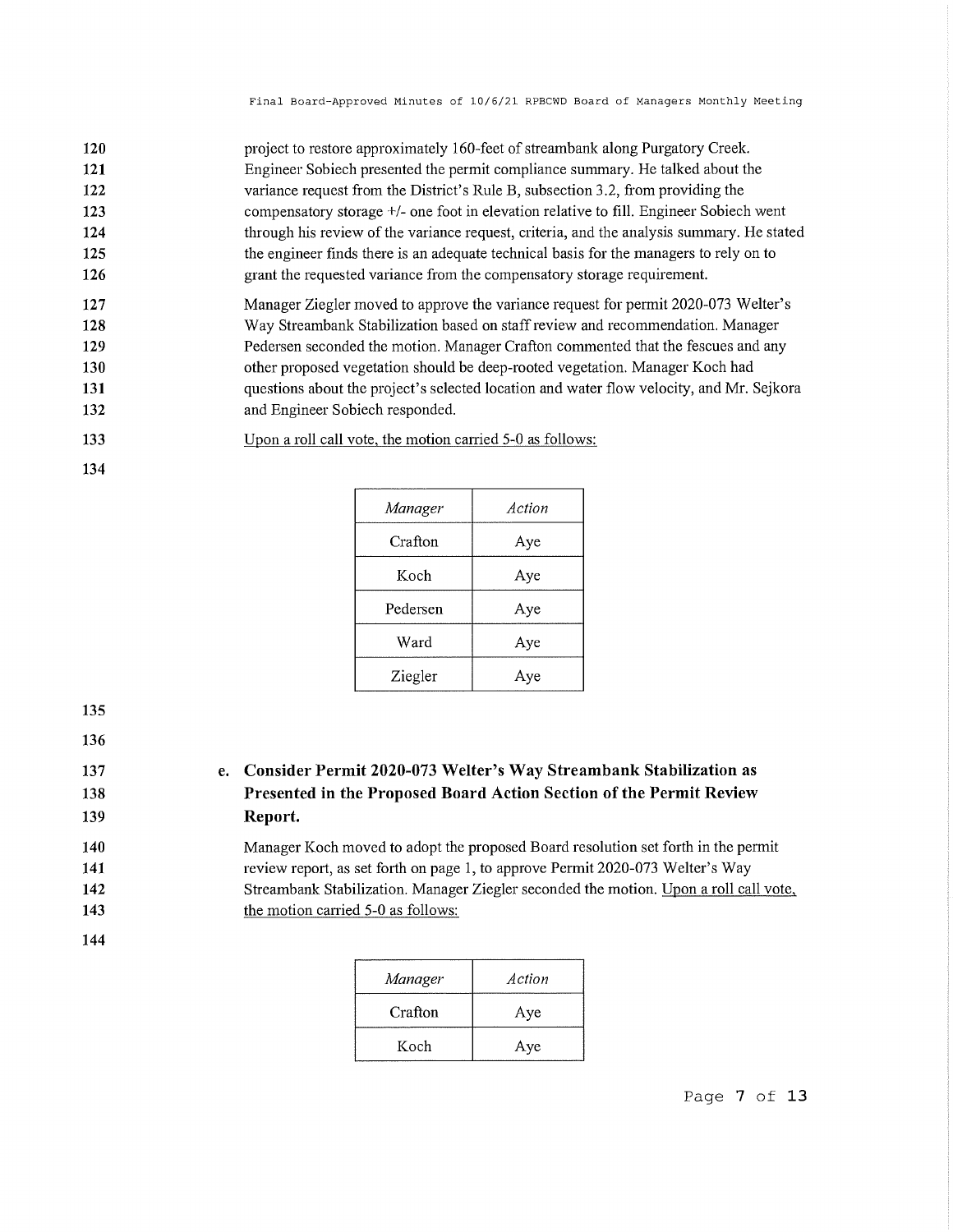| Pedersen | Aye |
|----------|-----|
| Ward     | Aye |
| Ziegler  | Aye |

**146** 

# **f. Consider Variance Request from Minimum Buffer Width for Permit 2020- 068 Erhart Farm**

Manager Ziegler moved to approve the variance request for Permit 2020-068 based on staff review and recommendation. Manager Pedersen seconded the motion. Manager Koch asked clarifying questions about the buffer and the plan to fill in the wetland. Manager Crafton said she hopes the design will include robust vegetation. Engineer Sobiech said that is what he is seeing from the design plans. Manager Crafton asked for more details about the conservation easement. Engineer Sobiech said the wetland buffer will be recorded on the property and will be maintained as natural vegetation into perpetuity. He provided details about the proposed conservation easement in a certain portion of the project.

**158**  Upon a roll call vote, the motion carried 5-0 as follows:

| Manager  | Action |
|----------|--------|
| Crafton  | Aye    |
| Koch     | Aye    |
| Pedersen | Aye    |
| Ward     | Aye    |
| Ziegler  | Aye    |

**160** 

**159** 

**161 162** 

## **g. Consider Permit 2020-068 Erhart Farm as Presented in the Proposed Board Action Section of the Permit Review Report**

Manager Ziegler moved to approve Permit 2002-068 as presented. Manager Crafton seconded the motion. Manager Koch offered the friendly amendment to adopt the proposed resolutions as set forth on page 1 of the Engineer's report on this permit. Managers Ziegler and Crafton accepted the friendly amendment. Upon a roll call vote, the motion carried 5-0 as follows:

**168** 

Page **8 of 13**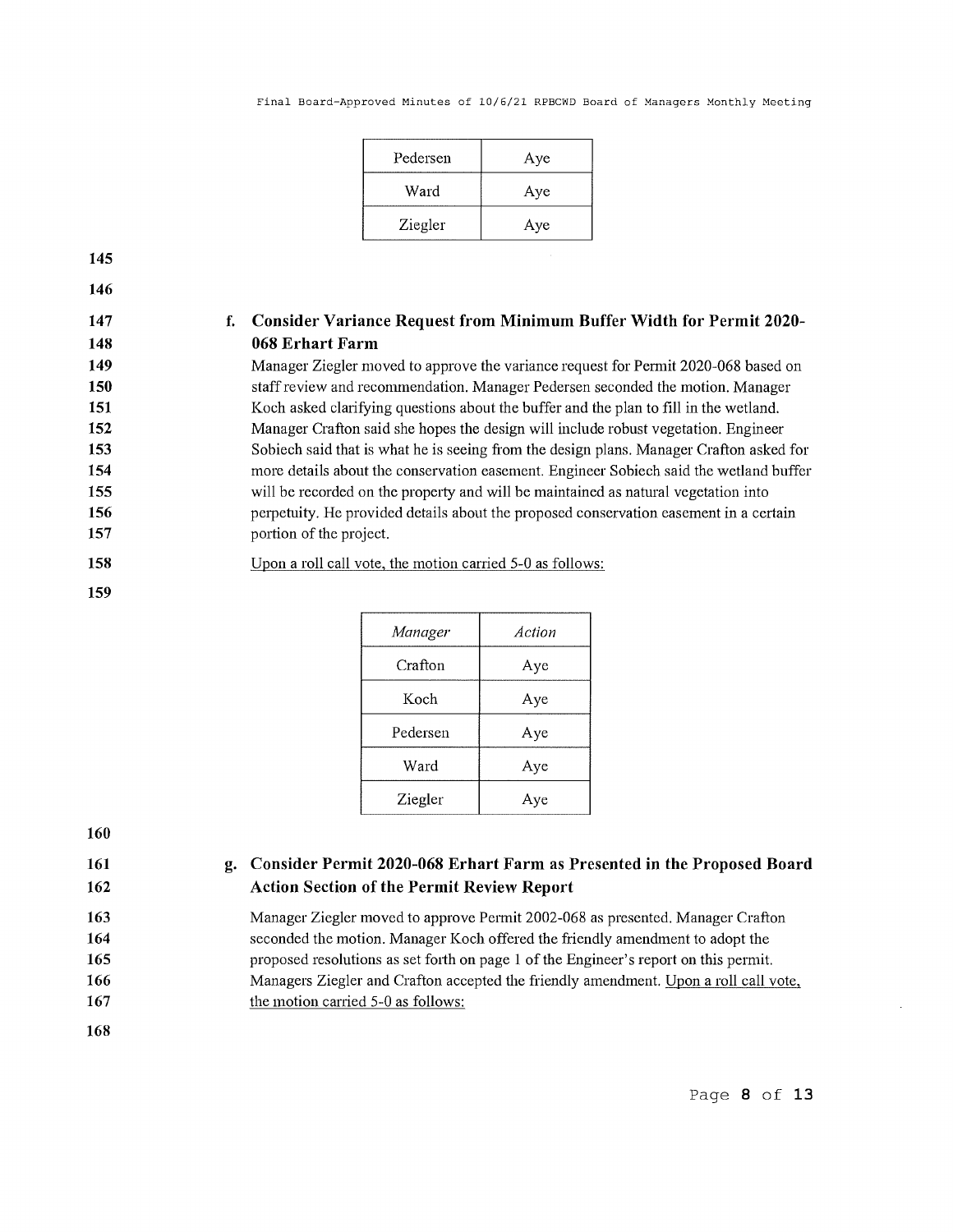|  | Final Board-Approved Minutes of 10/6/21 RPBCWD Board of Managers Monthly Meeting |  |  |  |  |  |  |  |  |  |
|--|----------------------------------------------------------------------------------|--|--|--|--|--|--|--|--|--|
|--|----------------------------------------------------------------------------------|--|--|--|--|--|--|--|--|--|

| Manager  | Action |
|----------|--------|
| Crafton  | Aye    |
| Koch     | Aye    |
| Pedersen | Aye    |
| Ward     | Aye    |
| Ziegler  | Aye    |

**Consider Silver Lake Contract with Molnau Trucking** 

Interim Administrator Jeffery summarized the background and current situation with Molnau Trncking on the Silver Lake project. Attorney Smith addressed the legal agreement between the District and Molnau Trucking and actions the Board can consider taking. He said the proposed resolution included in the Board packet would authorize and direct Interim Administrator Jeffery with assistance of legal counsel to begin the process of issuing the notice to declare default. Attorney Smith said the Board could delegate Interim Administrator Jeffery to make the judgement of if and when to begin the process of issuing the notice to declare default. Attorney Smith said the District gave Molnau Trucking the notice to proceed on May 21<sup>st</sup> and to date no equipment has touched the site, so the contractor has had fair opportunity to perform.

**181 182 183 184 185 186 187**  Manger Koch moved to adopt the recitals and the resolution provided by staff Jeffery and Legal Counsel with the change that line 2 of the resolution be changed to hereby authorizes the Interim Administrator, in order to provide staff Jeffery and legal counsel the option not to do anything if they feel Molnau Trucking will comply. Manager Pedersen seconded the motion. The Board and staff discussed that it should be made clear to the contractor that moving a piece of equipment onto the site and having it sit there is not acceptable.

**188**  Upon a roll call vote, the motion carried 5-0 as follows:

**189** 

| Manager  | Action |
|----------|--------|
| Crafton  | Aye    |
| Koch     | Aye    |
| Pedersen | Aye    |
| Ward     | Aye    |
| Ziegler  | Ave    |

Page **9 of 13**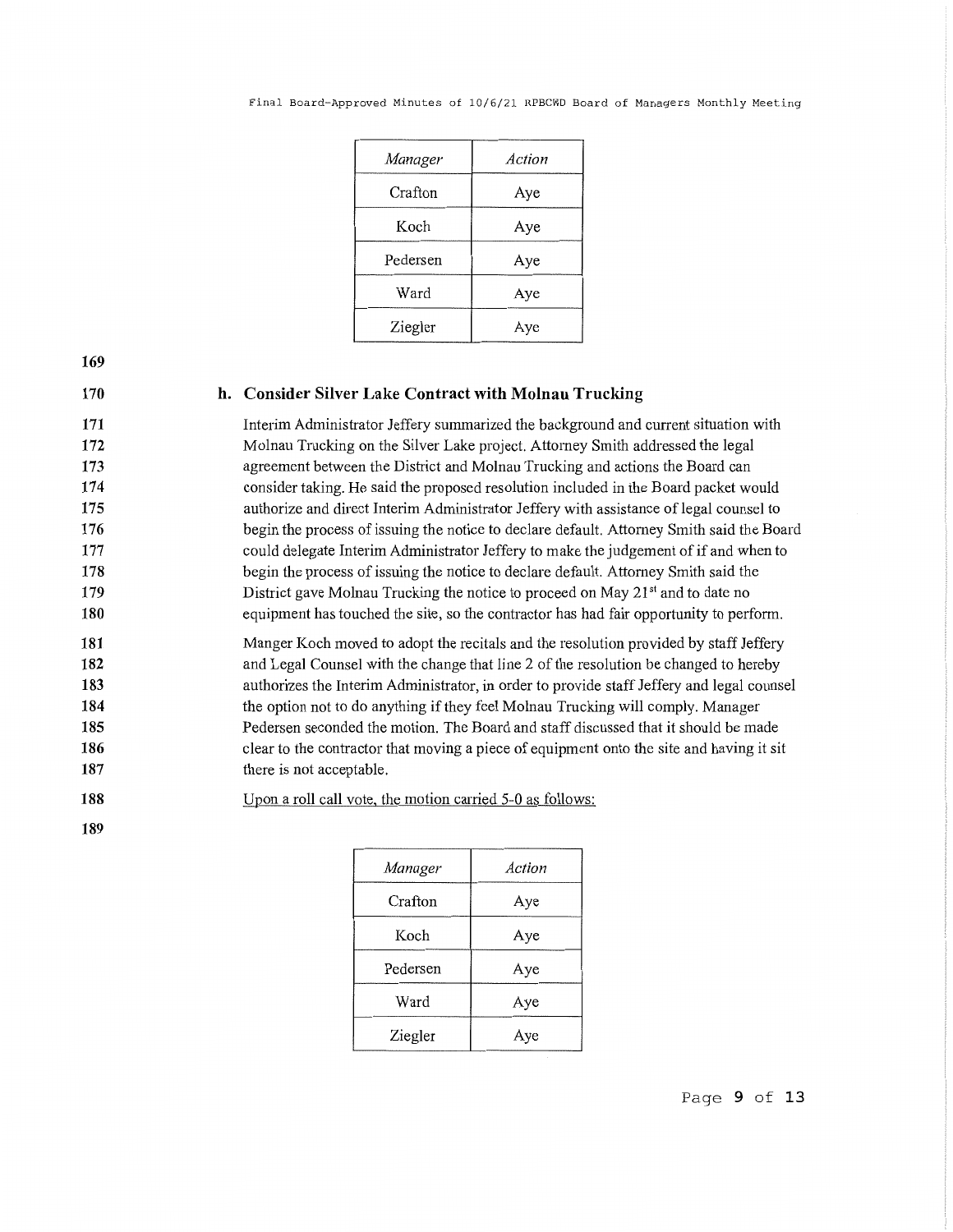| 190        |                                                                                          |
|------------|------------------------------------------------------------------------------------------|
| 191        | <b>Consider COVID memo presented by Larry Koch</b><br>i.                                 |
| 192        | Manager Koch provided comments about his memo proposing a policy of requiring            |
| 193        | District employees to be vaccinated, providing for medical exceptions, and he shared his |
| 194        | opinion about vaccinations. Attorney Smith said it's in the Board's authority to adopt   |
| 195        | the policy, and it's not a requirement for the Board to adopt it, but it is within the   |
| 196        | Board's discretion to do so.                                                             |
| 197        | Manager Koch moved to adopt the resolution set forth in his memorandum dated             |
| 198        | August 25, 2021, with two exceptions: in paragraph 4, both instances of September 15,    |
| 199        | 2021, being changed to October 15, 2021. Manager Pedersen seconded the motion.           |
| <b>200</b> | Manager Ziegler asked staff to provide the resolution number. Interim Administrator      |
| 201        | Jeffery responded this is Resolution 2021-111.                                           |
| 202        | Upon a roll call vote, the motion carried 5-0 as follows:                                |
| 203        |                                                                                          |

| Manager  | Action |
|----------|--------|
| Crafton  | Aye    |
| Koch     | Aye    |
| Pedersen | Aye    |
| Ward     | Aye    |
| Ziegler  | Aye    |

| 205<br>206<br>207<br>208 | j. | <b>Consider Legal Review memo presented by Larry Koch</b><br>Manager Koch moved to adopt the resolution set forth in his December 25, 2020, memo<br>asking Smith Partners to conduct a legal review for \$5,000 and with the changes to the<br>date in items 2 and 5 to 2022. The motion died due to lack of a second. |
|--------------------------|----|------------------------------------------------------------------------------------------------------------------------------------------------------------------------------------------------------------------------------------------------------------------------------------------------------------------------|
| 209                      |    | k. Consider MAWD Resolutions                                                                                                                                                                                                                                                                                           |
| 210                      |    | Interim Administrator Jeffery reported the deadline to submit resolutions to MAWD                                                                                                                                                                                                                                      |
| 211                      |    | was October 4, but he informed MAWD the Board would be discussing resolutions at                                                                                                                                                                                                                                       |
| 212                      |    | today's monthly meeting.                                                                                                                                                                                                                                                                                               |
| 213                      |    | Manager Koch moved to forward to MAWD the proposed resolution staff prepared                                                                                                                                                                                                                                           |
| 214                      |    | regarding proposed legislative changes for interactive meetings and the resolutions this                                                                                                                                                                                                                               |
| 215                      |    | Board proposed last year, including the resolution about insecticides, the resolution                                                                                                                                                                                                                                  |
| 216                      |    | about wake boats, and the resolution about soil health. Manager Ziegler seconded the                                                                                                                                                                                                                                   |
| 217                      |    | motion. Manager Crafton made a friendly amendment to remove the resolution about                                                                                                                                                                                                                                       |
| 218                      |    | soil health because it was adopted by MAWD last year. The amended motion was                                                                                                                                                                                                                                           |
| 219                      |    | accepted by unanimous consent.                                                                                                                                                                                                                                                                                         |
|                          |    |                                                                                                                                                                                                                                                                                                                        |

Page 10 of **13**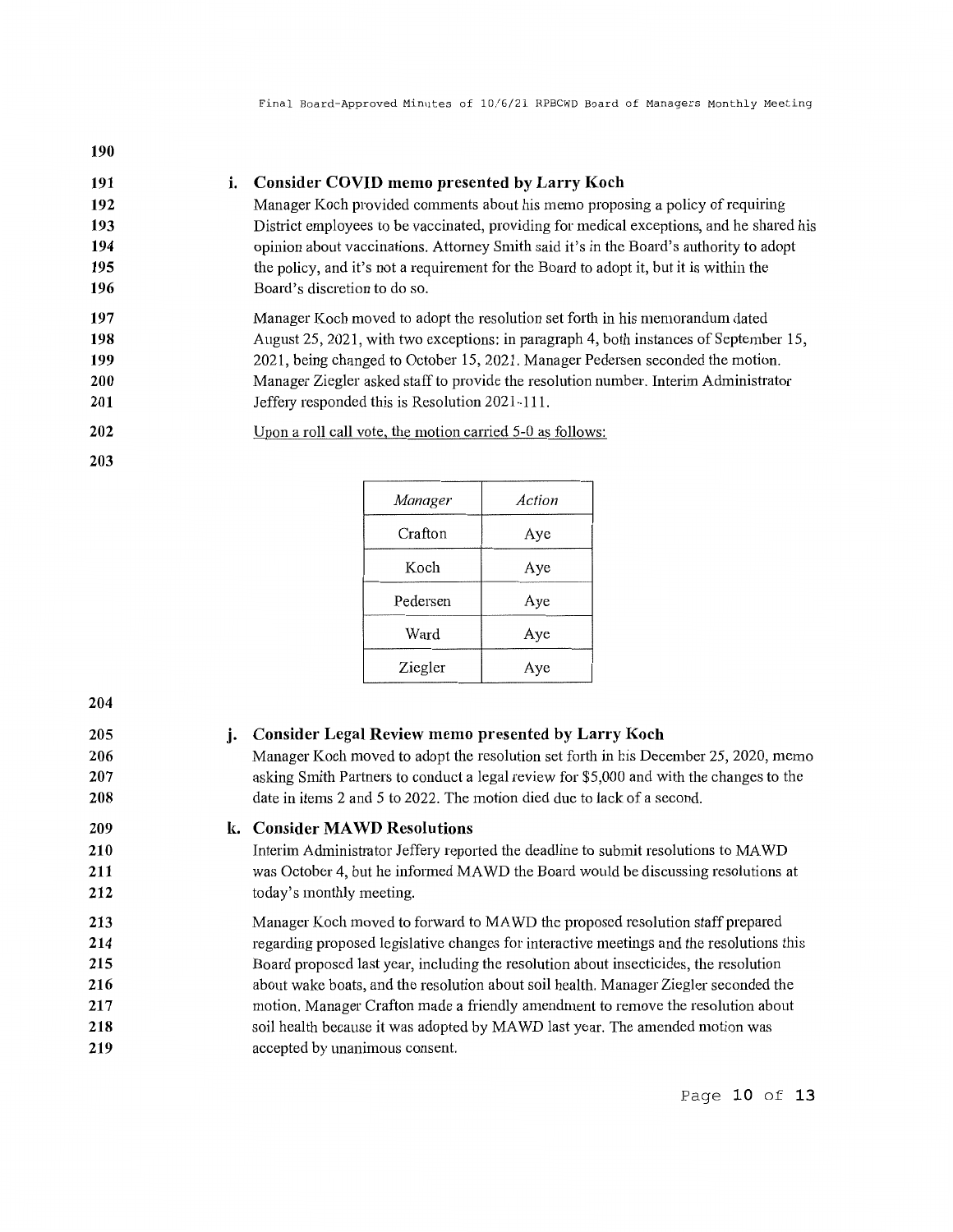| Manager  | Action |
|----------|--------|
| Crafton  | Aye    |
| Koch     | Aye    |
| Pedersen | Aye    |
| Ward     | Aye    |
| Ziegler  | Aye    |
|          |        |

Upon a roll call vote, the motion carried 5-0 as follows:

**220 221** 

- **222**
- **223 224**

## I. **Consider Request for Partnership with Private Property Owners for Repair of Culvert Under Private Drive**

Interim Administrator Jeffery displayed a map showing the Riley Purgatory Bluff Creek watershed boundary. He provided history about the concerns raised by resident Robert Erickson, on behalf of the property owner, about the condition of a culvert that crosses a private drive. Interim Administrator Jeffery summarized information the City of Eden Prairie provided Mr. Erickson and communications he, Interim Administrator Jeffery, has had with Mr. Erickson. Interim Administrator Jeffery talked about property owners and easements. He said that in this case the benefitting property owners are not within the Riley Purgatory Bluff Creek Watershed and the crossing itself is private, so he is wondering the what the managers think about the idea of the District participating in a project regarding the culvert. Interim Administrator Jeffery said a project would benefit the resource, Riley Creek, so he is wondering about the Board's opinion about this project as a grant project.

Mr. Robert Erickson summarized his history with this culvert on the Doyle's property and actions he is requesting the District consider.

**239 240 241 242 243 244 245 246 247 248 249**  Manager Koch remarked that this is a private road and putting money into private property without a clear need to do something with that portion of the creek makes it about impossible for him to agree to pursuing this project. He said the culvert is functioning and the report provided states there isn't obvious erosion on either side, and the location isn't identified in the District's CRAS. Manager Koch said it should be incumbent on the land owner to make the case for the District to be involved, and he added that the District has a grant program. Manager Koch said the District should do what it would need to do to include these properties in the watershed district. Manager Crafton said she could see the District meeting with the City of Eden Prairie and the property owner to discuss the City including the culvert into the City's road project if it would mean improvements for the creek.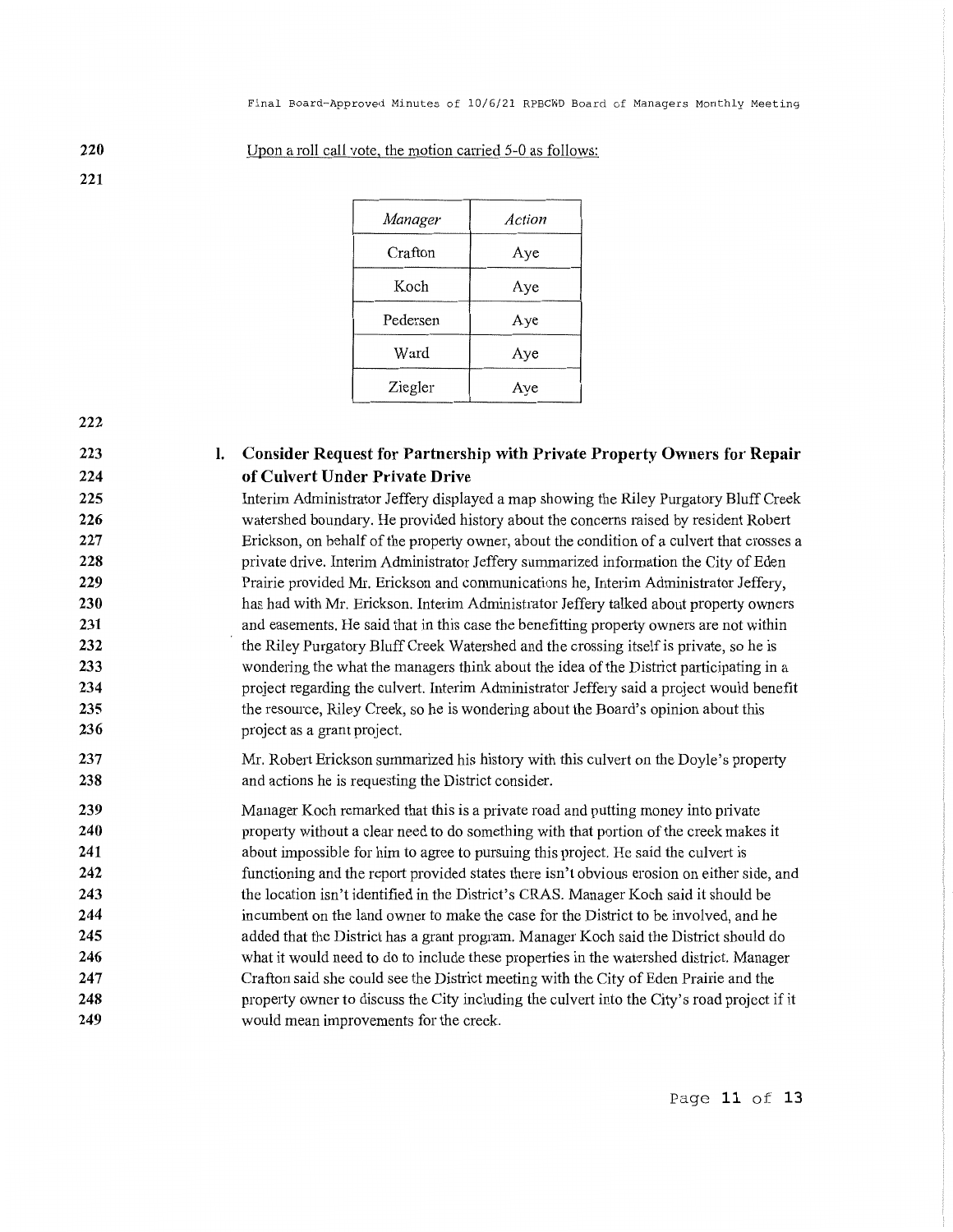| 250<br>251 | The Board was in consensus that it wasn't going to act on this matter. Mr. Erickson<br>asked if the District would encourage the City of Eden Prairie and the DNR to use him |
|------------|------------------------------------------------------------------------------------------------------------------------------------------------------------------------------|
| 252        | as a resource. Manager Pedersen recommended Mr. Erickson and the property owners                                                                                             |
| 253<br>254 | go directly to the City of Eden Prairie. Mr. Erickson said he will reach out to the City of<br>Eden Prairie and thanked the Board.                                           |
|            | <b>8. Discussion Items</b>                                                                                                                                                   |
| 255        | <b>Attorney Report</b><br>a.                                                                                                                                                 |
| 256        | No attorney report.                                                                                                                                                          |
| 257        | <b>Administrator Report</b><br>b.                                                                                                                                            |
| 258        | No administrator report.                                                                                                                                                     |
| 259        | <b>Manager Report</b><br>c.                                                                                                                                                  |
| 260        | Manager Koch asked for an update on staff follow ups about the three permitting issues                                                                                       |
| 261        | on Lotus Lake. He asked for a copy of the minutes of the Personnel Committee.                                                                                                |
| 262<br>263 | Administrator Jeffery provided an update for two of the three permitting issues and said<br>he will bring one of the items back in November.                                 |
| 264        |                                                                                                                                                                              |
|            | 9. Upcoming Board Topics                                                                                                                                                     |
| 265        | President Ward went through upcoming Board agenda topics.                                                                                                                    |
|            | 10. Upcoming Events                                                                                                                                                          |
| 266        | President Ward described upcoming District events as listed on the meeting agenda.                                                                                           |
|            | 11. Adjournment                                                                                                                                                              |
| 267<br>268 | Manager Pedersen moved to adjourn the meeting. Manager Koch seconded the motion. Upon a<br>roll call vote, the motion carried 5-0 as follows:                                |
| 269        |                                                                                                                                                                              |

| Manager  | Action |
|----------|--------|
| Crafton  | Aye    |
| Koch     | Aye    |
| Pedersen | Aye    |
| Ward     | Aye    |
| Ziegler  | Aye    |

Page **12 of 13**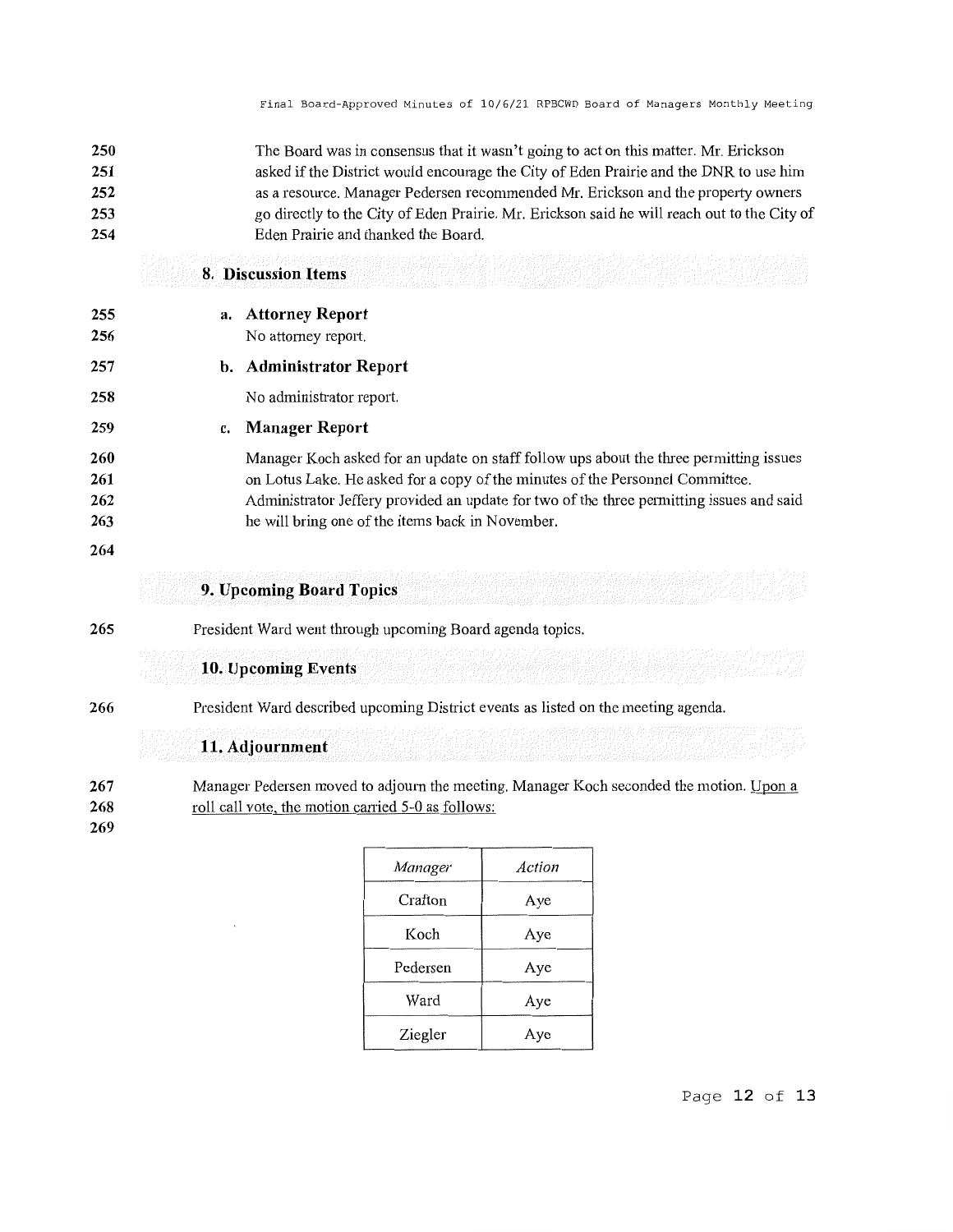Final Board-Approved Minutes of 10/6/21 RPBCWD Board of Managers Monthly Meeting

| 270 |                                    |
|-----|------------------------------------|
| 271 | The meeting adjourned at 9:18 p.m. |
| 272 |                                    |
| 273 |                                    |
| 274 |                                    |
| 275 |                                    |
| 276 | Respectfully submitted,            |
| 277 |                                    |
| 278 |                                    |
| 279 |                                    |
| 280 | David Ziegler, Secretary           |

Page 13 of 13